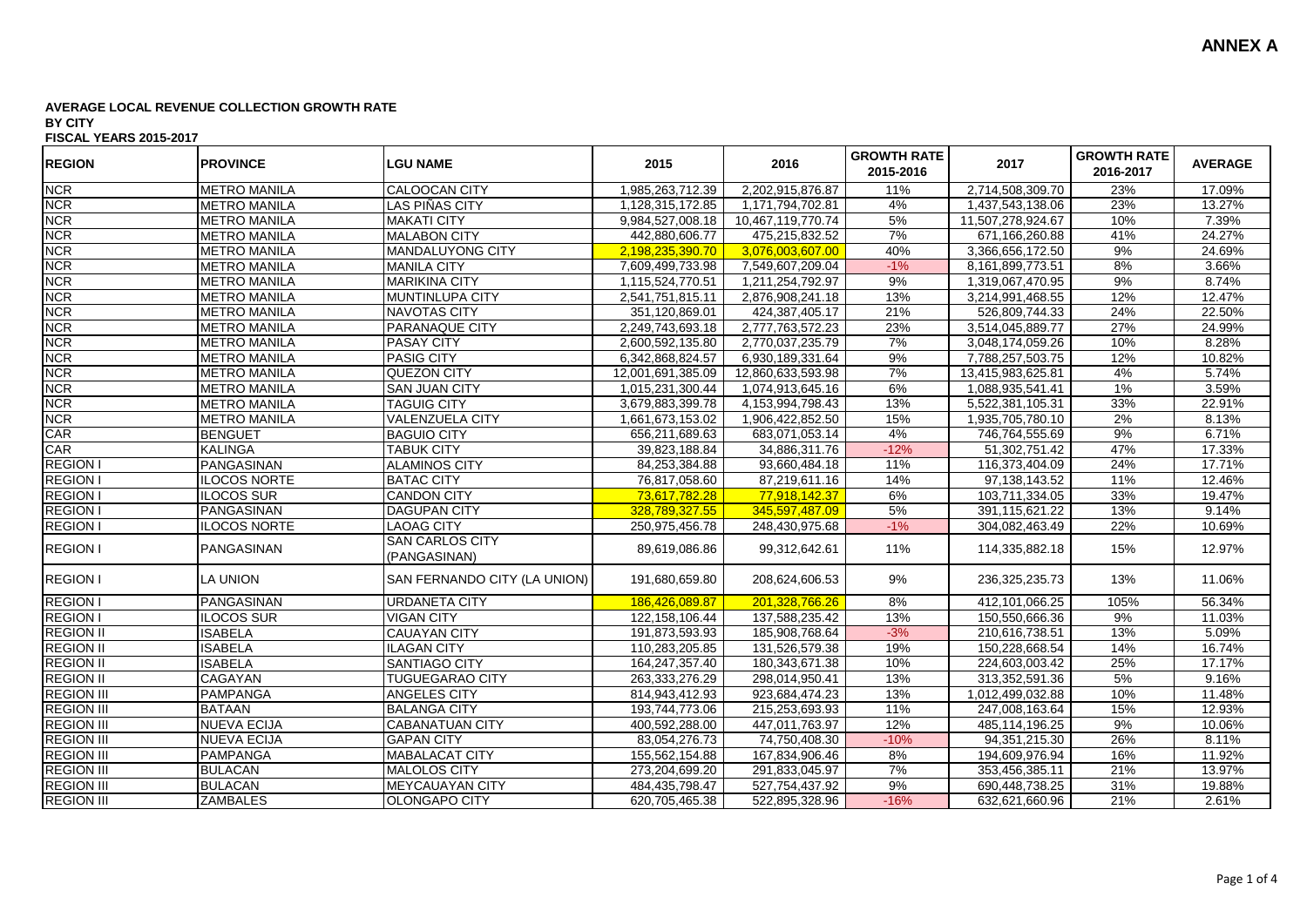| <b>REGION</b>      | <b>PROVINCE</b>          | <b>LGU NAME</b>                        | 2015             | 2016             | <b>GROWTH RATE</b><br>2015-2016 | 2017              | <b>GROWTH RATE</b><br>2016-2017 | <b>AVERAGE</b> |
|--------------------|--------------------------|----------------------------------------|------------------|------------------|---------------------------------|-------------------|---------------------------------|----------------|
| <b>REGION III</b>  | <b>NUEVA ECIJA</b>       | <b>PALAYAN CITY</b>                    | 15,272,782.05    | 13,418,997.87    | $-12%$                          | 20,407,759.12     | 52%                             | 19.97%         |
| <b>REGION III</b>  | <b>PAMPANGA</b>          | <b>SAN FERNANDO CITY</b><br>(PAMPANGA) | 645,872,290.62   | 662,178,251.10   | 3%                              | 705,093,055.95    | 6%                              | 4.50%          |
| <b>REGION III</b>  | <b>NUEVA ECIJA</b>       | SAN JOSE CITY                          | 135,289,667.66   | 154,300,703.48   | 14%                             | 166,968,011.54    | 8%                              | 11.13%         |
| <b>REGION III</b>  | <b>BULACAN</b>           | SAN JOSE DEL MONTE CITY                | 305,732,065.09   | 348,354,991.48   | 14%                             | 487,447,271.10    | 40%                             | 26.93%         |
| <b>REGION III</b>  | <b>NUEVA ECIJA</b>       | <b>SCIENCE CITY OF MUNOZ</b>           | 47,881,518.77    | 52,964,314.69    | 11%                             | 59,766,238.84     | 13%                             | 11.73%         |
| <b>REGION III</b>  | TARLAC                   | <b>TARLAC CITY</b>                     | 321,914,452.89   | 356,198,411.54   | 11%                             | 405,940,795.19    | 14%                             | 12.31%         |
| <b>REGION IV-A</b> | <b>RIZAL</b>             | <b>ANTIPOLO CITY</b>                   | 806,053,876.71   | 875,432,851.90   | 9%                              | 1,012,205,791.64  | 16%                             | 12.12%         |
| <b>REGION IV-A</b> | <b>CAVITE</b>            | <b>BACOOR CITY</b>                     | 531,406,302.34   | 589,470,424.42   | 11%                             | 674,211,616.82    | 14%                             | 12.65%         |
| <b>REGION IV-A</b> | <b>BATANGAS</b>          | <b>BATANGAS CITY</b>                   | 1,132,215,270.94 | 1,126,959,812.06 | 0%                              | 1,176,117,239.87  | 4%                              | 1.95%          |
| <b>REGION IV-A</b> | <b>LAGUNA</b>            | <b>BINAN CITY</b>                      | 499,563,847.02   | 592,790,030.95   | 19%                             | 886,796,699.52    | 50%                             | 34.13%         |
| <b>REGION IV-A</b> | <b>LAGUNA</b>            | <b>CABUYAO CITY</b>                    | 678,190,828.09   | 714,213,792.56   | 5%                              | 788,776,172.30    | 10%                             | 7.88%          |
| <b>REGION IV-A</b> | <b>LAGUNA</b>            | <b>CALAMBA CITY</b>                    | 1,502,449,480.46 | 1,560,345,734.43 | 4%                              | 1,775,977,201.42  | 14%                             | 8.84%          |
| <b>REGION IV-A</b> | <b>CAVITE</b>            | <b>CAVITE CITY</b>                     | 83,122,890.30    | 101,401,259.96   | 22%                             | 83,570,513.94     | $-18%$                          | 2.20%          |
| <b>REGION IV-A</b> | <b>CAVITE</b>            | <b>DASMARINAS CITY</b>                 | 683,225,463.42   | 811,865,815.78   | 19%                             | 1,031,132,918.98  | 27%                             | 22.92%         |
| <b>REGION IV-A</b> | <b>CAVITE</b>            | <b>GENERAL TRIAS CITY</b>              | 559,994,446.49   | 715,785,402.12   | 28%                             | 858,024,521.13    | 20%                             | 23.85%         |
| <b>REGION IV-A</b> | <b>CAVITE</b>            | <b>IMUS CITY</b>                       | 520,272,103.07   | 582,818,935.40   | 12%                             | 691,004,039.15    | 19%                             | 15.29%         |
| <b>REGION IV-A</b> | <b>BATANGAS</b>          | <b>LIPA CITY</b>                       | 487,027,118.43   | 531,642,114.29   | 9%                              | 599,035,081.63    | 13%                             | 10.92%         |
| <b>REGION IV-A</b> | <b>QUEZON</b>            | <b>LUCENA CITY</b>                     | 320,846,322.17   | 359,830,782.28   | 12%                             | 424,890,192.43    | 18%                             | 15.12%         |
| <b>REGION IV-A</b> | <b>LAGUNA</b>            | <b>SAN PABLO CITY</b>                  | 298,990,459.27   | 313,883,503.56   | 5%                              | 343,330,906.23    | 9%                              | 7.18%          |
| <b>REGION IV-A</b> | <b>LAGUNA</b>            | <b>SAN PEDRO CITY</b>                  | 349,006,780.23   | 405,963,245.17   | 16%                             | 430, 352, 773. 17 | 6%                              | 11.16%         |
| <b>REGION IV-A</b> | <b>LAGUNA</b>            | <b>SANTA ROSA CITY</b>                 | 1,438,820,483.39 | 1,583,967,706.55 | 10%                             | 2,156,012,141.60  | 36%                             | 23.10%         |
| <b>REGION IV-A</b> | <b>CAVITE</b>            | <b>TAGAYTAY CITY</b>                   | 568,450,795.92   | 614,604,980.21   | 8%                              | 652,591,767.17    | 6%                              | 7.15%          |
| <b>REGION IV-A</b> | <b>BATANGAS</b>          | <b>TANAUAN CITY</b>                    | 473,162,725.10   | 541,070,328.93   | 14%                             | 621,983,385.51    | 15%                             | 14.65%         |
| <b>REGION IV-A</b> | QUEZON                   | <b>TAYABAS CITY</b>                    | 47,816,510.22    | 53,964,082.53    | 13%                             | 62,141,492.90     | 15%                             | 14.01%         |
| <b>REGION IV-A</b> | <b>CAVITE</b>            | TRECE MARTIRES CITY                    | 177,315,203.52   | 218,593,903.95   | 23%                             | 237,802,958.22    | 9%                              | 16.03%         |
| <b>REGION IV-B</b> | <b>ORIENTAL MINDORO</b>  | <b>CALAPAN CITY</b>                    | 124,974,378.58   | 139,401,505.19   | 12%                             | 151,678,454.02    | 9%                              | 10.18%         |
| <b>REGION IV-B</b> | <b>PALAWAN</b>           | <b>PUERTO PRINCESA CITY</b>            | 378,342,549.20   | 439,239,432.46   | 16%                             | 617,487,532.52    | 41%                             | 28.34%         |
| <b>REGION V</b>    | <b>CAMARINES SUR</b>     | <b>IRIGA CITY</b>                      | 65,660,185.78    | 76,400,171.67    | 16%                             | 81,284,537.92     | 6%                              | 11.38%         |
| <b>REGION V</b>    | <b>ALBAY</b>             | <b>LEGAZPI CITY</b>                    | 290,607,183.53   | 325,456,452.32   | 12%                             | 386, 197, 861. 75 | 19%                             | 15.33%         |
| <b>REGION V</b>    | <b>ALBAY</b>             | <b>LIGAO CITY</b>                      | 55,518,919.72    | 58,533,810.17    | $5\%$                           | 64,587,282.30     | 10%                             | 7.89%          |
| <b>REGION V</b>    | <b>MASBATE</b>           | <b>MASBATE CITY</b>                    | 88,515,405.25    | 70,211,219.89    | $-21%$                          | 91,208,175.66     | 30%                             | 4.61%          |
| <b>REGION V</b>    | <b>CAMARINES SUR</b>     | <b>NAGA CITY(CAMARINES SUR)</b>        | 465,994,985.37   | 505, 301, 257.55 | 8%                              | 548,789,503.66    | 9%                              | 8.52%          |
| <b>REGION V</b>    | <b>SORSOGON</b>          | <b>SORSOGON CITY</b>                   | 85,490,350.42    | 94,372,543.38    | 10%                             | 93,091,195.66     | $-1%$                           | 4.52%          |
| <b>REGION V</b>    | <b>ALBAY</b>             | <b>TABACO CITY</b>                     | 58,474,501.26    | 57,422,514.25    | $-2%$                           | 76,608,700.72     | 33%                             | 15.81%         |
| <b>REGION VI</b>   | <b>NEGROS OCCIDENTAL</b> | <b>BACOLOD CITY</b>                    | 669,311,981.08   | 709,330,978.57   | 6%                              | 1,167,911,291.76  | 65%                             | 35.31%         |
| <b>REGION VI</b>   | NEGROS OCCIDENTAL        | <b>BAGO CITY</b>                       | 105,137,048.27   | 104.026.116.14   | $-1%$                           | 97,235,661.00     | $-7%$                           | $-3.79%$       |
| <b>REGION VI</b>   | NEGROS OCCIDENTAL        | <b>CADIZ CITY</b>                      | 44,300,313.99    | 49,502,436.61    | 12%                             | 72,972,513.43     | 47%                             | 29.58%         |
| <b>REGION VI</b>   | NEGROS OCCIDENTAL        | <b>ESCALANTE CITY</b>                  | 39,532,077.91    | 37,267,408.22    | $-6%$                           | 40,309,901.06     | 8%                              | 1.22%          |
| <b>REGION VI</b>   | NEGROS OCCIDENTAL        | <b>HIMAMAYLAN CITY</b>                 | 16,922,174.54    | 18,350,140.98    | 8%                              | 19,322,899.58     | 5%                              | 6.87%          |
| <b>REGION VI</b>   | <b>ILOILO</b>            | <b>ILOILO CITY</b>                     | 1,131,462,315.76 | 1,214,660,473.24 | 7%                              | 1,397,546,508.51  | 15%                             | 11.20%         |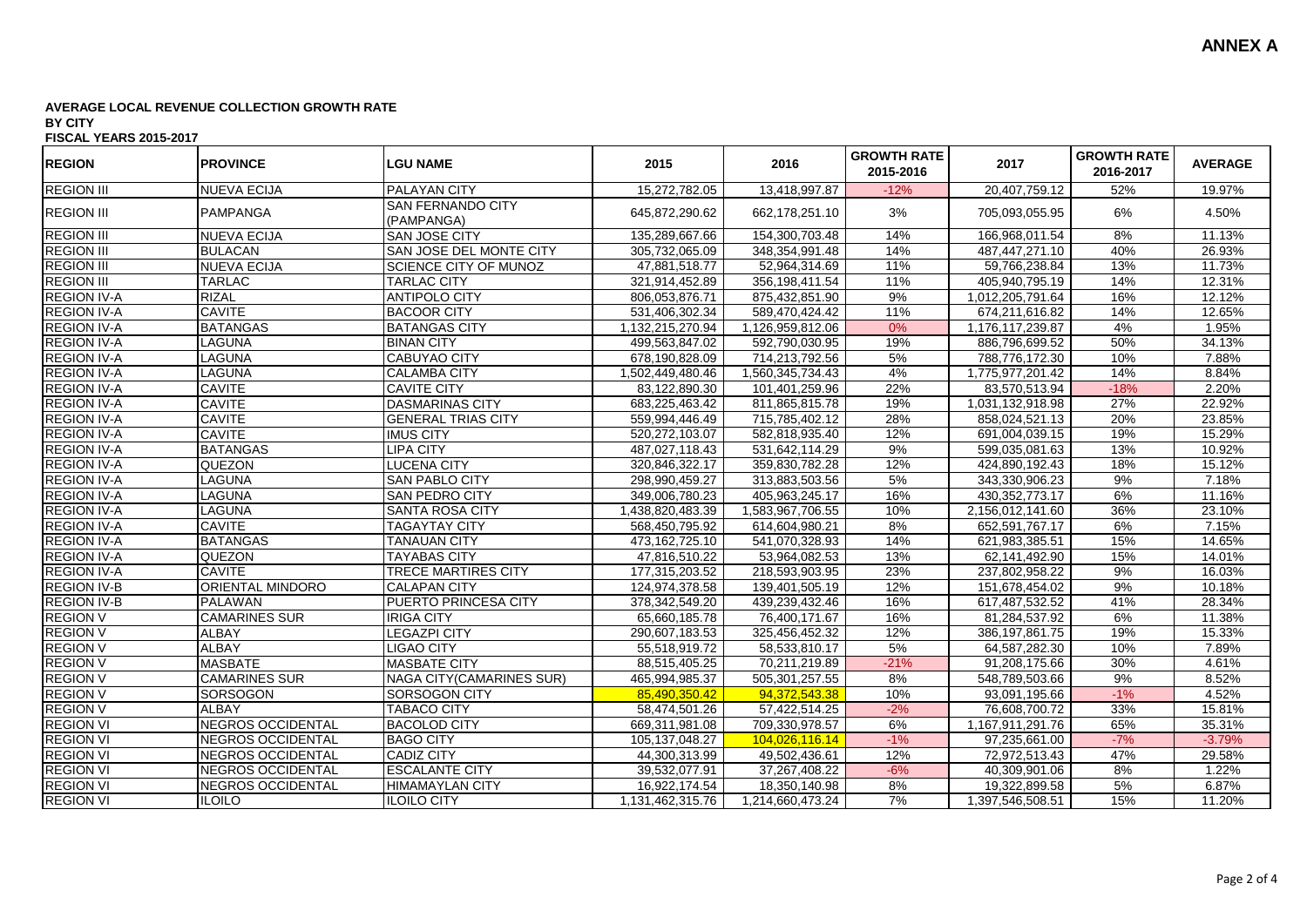| <b>REGION</b>      | <b>PROVINCE</b>              | <b>LGU NAME</b>                   | 2015              | 2016             | <b>GROWTH RATE</b><br>2015-2016 | 2017             | <b>GROWTH RATE</b><br>2016-2017 | <b>AVERAGE</b> |
|--------------------|------------------------------|-----------------------------------|-------------------|------------------|---------------------------------|------------------|---------------------------------|----------------|
| <b>REGION VI</b>   | NEGROS OCCIDENTAL            | <b>KABANKALAN CITY</b>            | 82,796,549.63     | 90,704,253.77    | 10%                             | 92,805,971.79    | 2%                              | 5.93%          |
| <b>REGION VI</b>   | <b>NEGROS OCCIDENTAL</b>     | LA CARLOTA CITY                   | 94,907,406.04     | 103,926,050.73   | 10%                             | 154,740,493.33   | 49%                             | 29.20%         |
| <b>REGION VI</b>   | <b>ILOILO</b>                | <b>PASSI CITY</b>                 | 65,798,457.60     | 74,115,447.16    | 13%                             | 74,974,792.62    | 1%                              | 6.90%          |
| <b>REGION VI</b>   | <b>CAPIZ</b>                 | <b>ROXAS CITY</b>                 | 174, 141, 387. 19 | 189,279,501.11   | 9%                              | 213,686,838.18   | 13%                             | 10.79%         |
| <b>REGION VI</b>   | NEGROS OCCIDENTAL            | <b>SAGAY CITY</b>                 | 74,888,671.44     | 77,403,509.32    | 3%                              | 85,667,459.71    | 11%                             | 7.02%          |
| <b>REGION VI</b>   | NEGROS OCCIDENTAL            | SAN CARLOS CITY (NEGROS<br>OCC.)  | 218,475,970.79    | 233,934,892.81   | 7%                              | 263,714,036.25   | 13%                             | 9.90%          |
| <b>REGION VI</b>   | <b>NEGROS OCCIDENTAL</b>     | <b>SILAY CITY</b>                 | 67,033,015.61     | 74,215,995.82    | 11%                             | 100,452,296.37   | 35%                             | 23.03%         |
| <b>REGION VI</b>   | NEGROS OCCIDENTAL            | <b>SIPALAY CITY</b>               | 14,214,628.57     | 15,412,791.25    | 8%                              | 18,432,235.42    | 20%                             | 14.01%         |
| <b>REGION VI</b>   | <b>NEGROS OCCIDENTAL</b>     | <b>TALISAY CITY (NEGROS OCC.)</b> | 100,675,930.10    | 86,212,234.00    | $-14%$                          | 111,342,618.22   | 29%                             | 7.39%          |
| <b>REGION VI</b>   | <b>NEGROS OCCIDENTAL</b>     | <b>VICTORIAS CITY</b>             | 79.557.308.42     | 93,252,015.80    | 17%                             | 78,910,240.05    | $-15%$                          | 0.92%          |
| <b>REGION VII</b>  | NEGROS ORIENTAL              | <b>BAIS CITY</b>                  | 49,673,178.85     | 92,070,256.51    | 85%                             | 63,129,561.17    | $-31%$                          | 26.96%         |
| <b>REGION VII</b>  | <b>NEGROS ORIENTAL</b>       | <b>BAYAWAN CITY (TULONG)</b>      | 37, 161, 568.66   | 42,569,142.17    | 15%                             | 408,171,488.05   | 859%                            | 436.70%        |
| <b>REGION VII</b>  | <b>CEBU</b>                  | <b>BOGO CITY</b>                  | 49,990,474.11     | 58,129,270.43    | 16%                             | 65,471,610.40    | 13%                             | 14.46%         |
| <b>REGION VII</b>  | NEGROS ORIENTAL              | <b>CANLAON CITY</b>               | 28,272,314.04     | 32,999,242.79    | 17%                             | 29,539,609.20    | $-10%$                          | 3.12%          |
| <b>REGION VII</b>  | <b>CEBU</b>                  | <b>CARCAR CITY</b>                | 60,440,876.95     | 74,376,673.99    | 23%                             | 87,372,283.33    | 17%                             | 20.26%         |
| <b>REGION VII</b>  | CEBU                         | <b>CEBU CITY</b>                  | 2,337,108,255.76  | 2,400,331,050.21 | 3%                              | 2,942,219,186.03 | 23%                             | 12.64%         |
| <b>REGION VII</b>  | <b>CEBU</b>                  | DANAO CITY                        | 110,684,037.52    | 121,867,532.79   | 10%                             | 148,457,206.81   | 22%                             | 15.96%         |
| <b>REGION VII</b>  | NEGROS ORIENTAL              | <b>DUMAGUETE CITY</b>             | 243,762,882.11    | 263,650,038.60   | 8%                              | 283,021,617.54   | 7%                              | 7.75%          |
| <b>REGION VII</b>  | <b>NEGROS ORIENTAL</b>       | <b>GUIHULNGAN CITY</b>            | 15,754,033.17     | 19,133,195.86    | 21%                             | 26,855,293.66    | 40%                             | 30.90%         |
| <b>REGION VII</b>  | CEBU                         | LAPU-LAPU CITY                    | 1,001,200,179.00  | 1,024,850,091.69 | 2%                              | 1,142,285,038.45 | 11%                             | 6.91%          |
| <b>REGION VII</b>  | <b>CEBU</b>                  | <b>MANDAUE CITY</b>               | 844,711,562.67    | 954,546,516.82   | 13%                             | 1,117,412,900.96 | 17%                             | 15.03%         |
| <b>REGION VII</b>  | <b>CEBU</b>                  | <b>NAGA CITY (CEBU)</b>           | 92,959,336.02     | 94,665,890.98    | 2%                              | 299,340,497.11   | 216%                            | 109.02%        |
| <b>REGION VII</b>  | <b>BOHOL</b>                 | <b>TAGBILARAN CITY</b>            | 257,792,866.04    | 294,976,582.75   | 14%                             | 326,673,092.72   | 11%                             | 12.58%         |
| <b>REGION VII</b>  | CEBU                         | TALISAY CITY (CEBU)               | 211, 192, 716.56  | 218,680,068.09   | 4%                              | 246,066,629.52   | 13%                             | 8.03%          |
| <b>REGION VII</b>  | <b>NEGROS ORIENTAL</b>       | <b>TANJAY CITY</b>                | 26,965,467.03     | 34,012,366.77    | 26%                             | 34,792,156.39    | 2%                              | 14.21%         |
| <b>REGION VII</b>  | <b>CEBU</b>                  | <b>TOLEDO CITY</b>                | 332,324,112.71    | 382,278,577.00   | 15%                             | 451,925,688.54   | 18%                             | 16.63%         |
| <b>REGION VIII</b> | <b>LEYTE</b>                 | <b>BAYBAY CITY</b>                | 44, 186, 158. 42  | 59,221,297.85    | 34%                             | 77,107,734.10    | 30%                             | 32.11%         |
| <b>REGION VIII</b> | <b>EASTERN SAMAR</b>         | <b>IBORONGAN CITY</b>             | 32, 165, 152.08   | 38,959,309.19    | 21%                             | 38,500,888.50    | $-1%$                           | 9.97%          |
| <b>REGION VIII</b> | <b>WESTERN SAMAR (SAMAR)</b> | <b>CALBAYOG CITY</b>              | 67,677,413.75     | 77,370,975.07    | 14%                             | 92,664,175.64    | 20%                             | 17.04%         |
| <b>REGION VIII</b> | <b>WESTERN SAMAR (SAMAR)</b> | <b>CATBALOGAN CITY</b>            | 50,133,684.99     | 64,957,891.18    | 30%                             | 67,293,767.77    | 4%                              | 16.58%         |
| <b>REGION VIII</b> | SOUTHERN LEYTE               | <b>MAASIN CITY</b>                | 67,897,864.87     | 77,188,285.18    | 14%                             | 83,361,591.15    | 8%                              | 10.84%         |
| <b>REGION VIII</b> | LEYTE                        | <b>ORMOC CITY</b>                 | 222,008,573.08    | 284,077,175.01   | 28%                             | 289,345,844.01   | 2%                              | 14.91%         |
| <b>REGION VIII</b> | <b>LEYTE</b>                 | <b>TACLOBAN CITY</b>              | 267,814,331.99    | 322,820,956.01   | 21%                             | 369,836,014.64   | 15%                             | 17.55%         |
| <b>REGION IX</b>   | ZAMBOANGA DEL NORTE          | <b>DAPITAN CITY</b>               | 20,805,897.77     | 23,813,329.33    | 14%                             | 28,228,580.49    | 19%                             | 16.50%         |
| <b>REGION IX</b>   | ZAMBOANGA DEL NORTE          | <b>DIPOLOG CITY</b>               | 154,270,993.68    | 220,997,987.78   | 43%                             | 286,551,191.94   | 30%                             | 36.46%         |
| <b>REGION IX</b>   | <b>BASILAN</b>               | <b>ISABELA CITY (BASILAN)</b>     | 21,489,623.54     | 25, 137, 665.89  | 17%                             | 27,715,212.65    | 10%                             | 13.61%         |
| <b>REGION IX</b>   | <b>BASILAN</b>               | <b>LAMITAN CITY</b>               | 17,624,730.95     | 24,235,976.53    | 38%                             | 24,912,831.55    | 3%                              | 20.15%         |
| <b>REGION IX</b>   | <b>ZAMBOANGA DEL SUR</b>     | <b>PAGADIAN CITY</b>              | 203,511,772.62    | 210,399,573.12   | 3%                              | 238, 168, 732.86 | 13%                             | 8.29%          |
| <b>REGION IX</b>   | ZAMBOANGA DEL SUR            | <b>ZAMBOANGA CITY</b>             | 550,585,016.71    | 608,734,748.46   | 11%                             | 659,556,510.70   | 8%                              | 9.46%          |